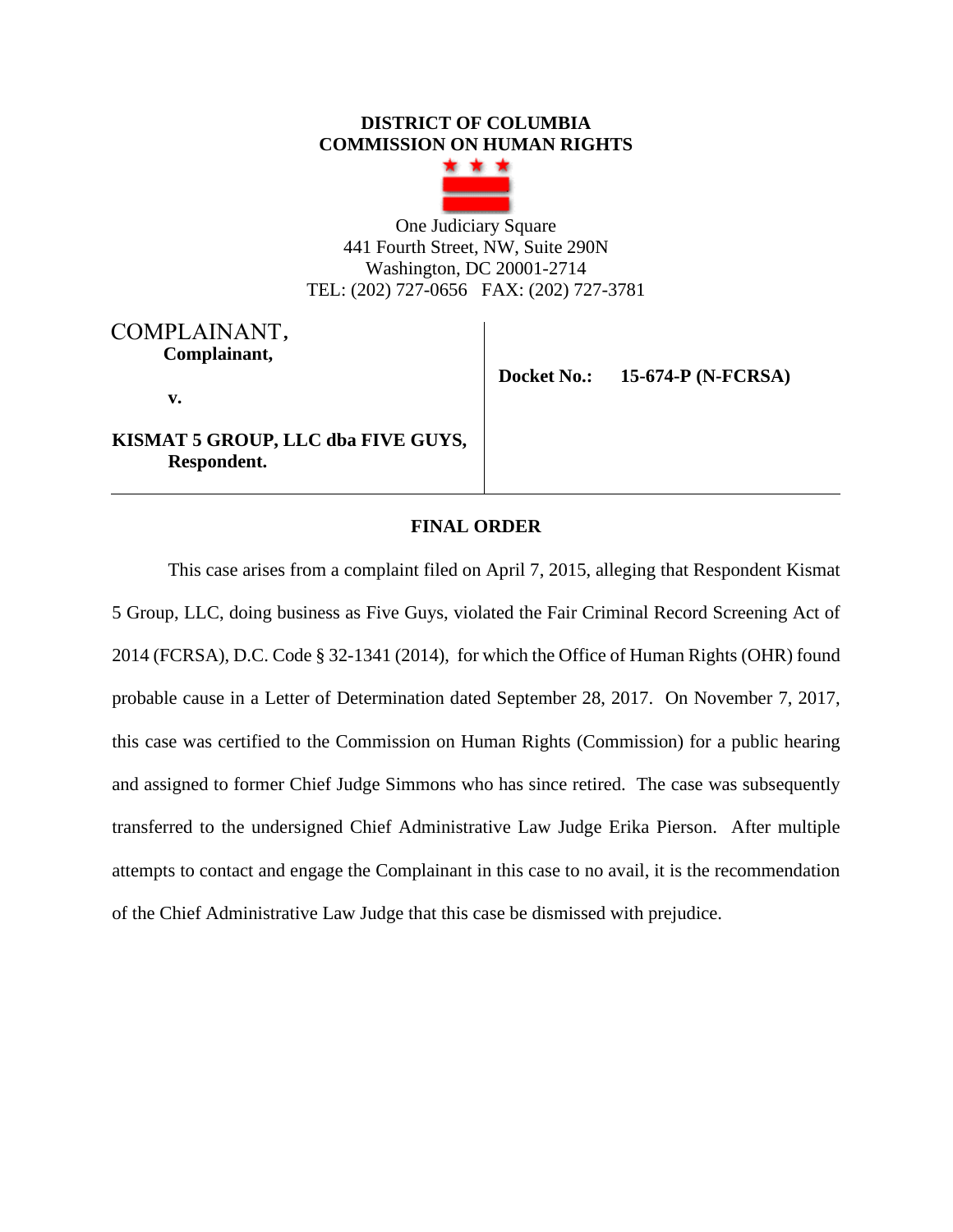#### **I. Findings of Fact**

- 1. On April 7, 2015, Complainant filed a complaint with OHR alleging that Respondent Kismat Five Group, LLC, a franchisee, doing business as Five Guys, located at 1100 New Jersey Avenue, SE, violated the FCRSA by asking an impermissible question about her criminal background on an application for employment.
- 2. At the time the complaint in this case was filed with OHR, the store in question was owned by Respondent Kismat 5 Group, LLC.
- 3. Respondent did not participate in the investigation before OHR. On April 24, 2017, franchisor Five Guys, LLC, had acquired the store. Recertification and Mot. For Entry of Default Judgment ("OHR Mot. Default"). By the time the case was certified to the Commission for a hearing in November 2017, Respondent Kismat 5 Group no longer owned the store.
- 4. On December 13, 2017, Judge Simmons remanded the case back to OHR because, despite numerous efforts, he was unable to reach Respondent.
- 5. On October 4, 2018, the case was recertified to the Commission and Stacey Biney, Esq., attorney for OHR, filed a motion confirming that Kismat 5 Group remained a legal entity in the District of Columbia and requesting Respondent be defaulted. "OHR Mot. Default".
- 6. OHR had confirmed with the D.C. Department of Consumer and Regulatory Affairs (DCRA) that, as of October 4, 2018, although Kismat 5 Group, LLC, no longer owned the store in question, it remained an active business entity in the District of Columbia. *Id.* at Exhibit 1.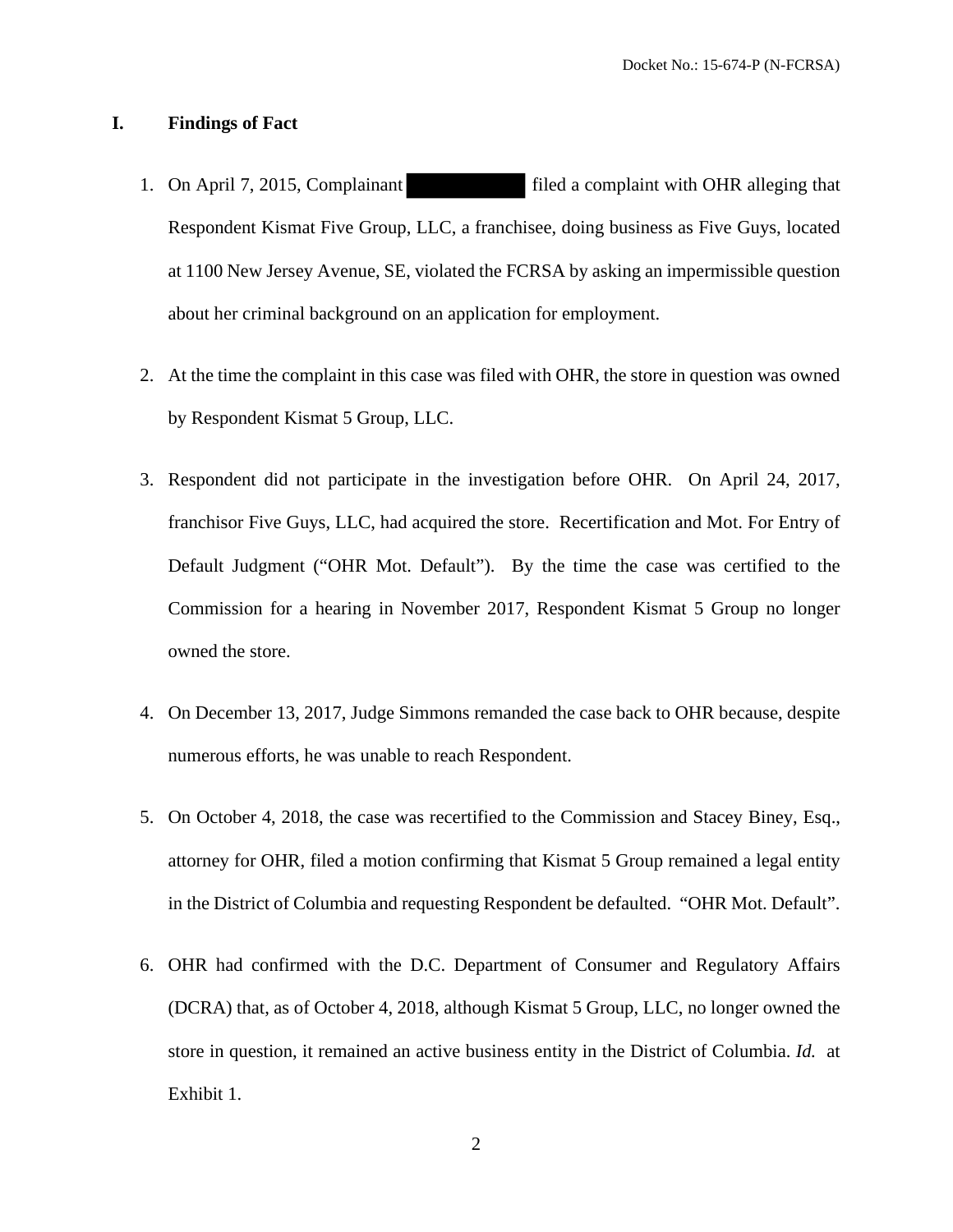- 7. DCRA records in October 2018 listed Beautha Fuller as the "Governor" for Kismat 5 Group, LLC, and Kandra James as the registered agent. OHR Mot. Default, Exhibits 1 and 2.
- 8. Ms. Biney sent Respondent a copy of her motion by certified mail, return receipt requested, to Beautha Fuller at . The U.S. Postal Service return receipt (green card) reflects that is was delivered to and signed for by "B. Fuller" on October 13, 2018. *See* Kismat Return Receipt.
- 9. On November 6, 2018, Judge Simmons issued an Order scheduling a telephone status conference for November 16, 2018. Judge Simmons requested the parties respond, no later than November 9, 2018, to whether they would participate in a telephone status conference. That Order was sent by U.S. mail and email to Beautha Fuller, by U.S. mail to Kandra James, the registered agent, and by email and U.S. Mail to Complainant . None of the mail or emails were returned as undeliverable. No one responded to the Order on behalf of Respondent or Complainant and therefore, Judge Simmons cancelled the status conference. *See* Simmons Email dated 11/16/18.
- 10. In December 2019, the case was reassigned to Chief Judge Pierson who conducted an updated search of the DCRA records for Kismat 5 Group, LLC, which revealed that as of September 12, 2019, the company is dissolved and its status as a Limited Liability Corporation (LLC) is revoked.<sup>1</sup> See Attachment to 2/7/20, Order.

 $<sup>1</sup>$  https://corponline.dcra.dc.gov</sup>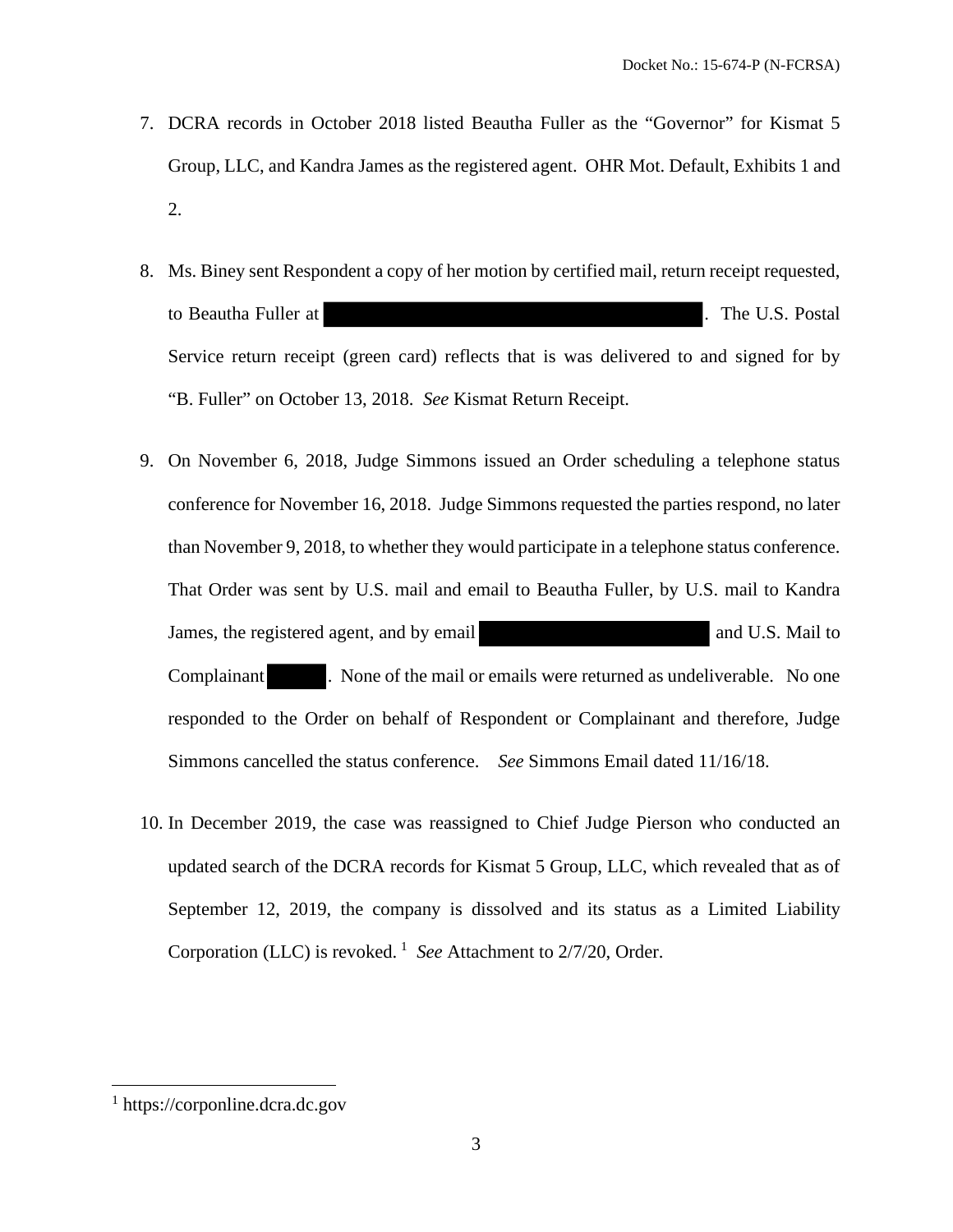- 11. On January 30, 2020, I emailed the parties asking their availability for a status conference on February 25, 2020. *See* Email dated 1/21/20. Only OHR Attorney Charles Abbott responded to the email.
- 12. On February 7, 2020, I issued an Order on OHR's motion for a default setting forth the options for proceeding with a default and scheduling a telephone status conference for February 25, 2020, at 10:00 a.m. The Order was sent by U.S. mail and email to all parties. None of the mail or emails were returned as undeliverable. The Order warned Complainant that if she did not participate in the status conference, her case would be dismissed.
- 13. Only OHR attorney Charles Abbott appeared for the telephone status conference on February 25, 2020. Mr. Abbott was given 30 days to attempt to locate and engage Complainant and to determine how OHR, who represents the complaint, wants to proceed if Complainant does not participate.
- 14. On April 7, 2020, OHR filed correspondence that despite several attempts to reach Complainant , she has failed to respond. *See* Abbott Email dated 4/2/20. Attached to OHR's email were three emails sent to Complainant after the status conference, sent to the same email address the Commission has been using. On February 25, 2020, <sup>Complainant</sup> replied to Mr. Abbott's email stating only "I did respond on 2/5." *See* OHR Email 2. On March 8, 2020, Mr. Abbott sent Complainant another email again asking for a current phone number, her position on the case, and warned her the case would be dismissed if she did not respond. Complainant did not respond.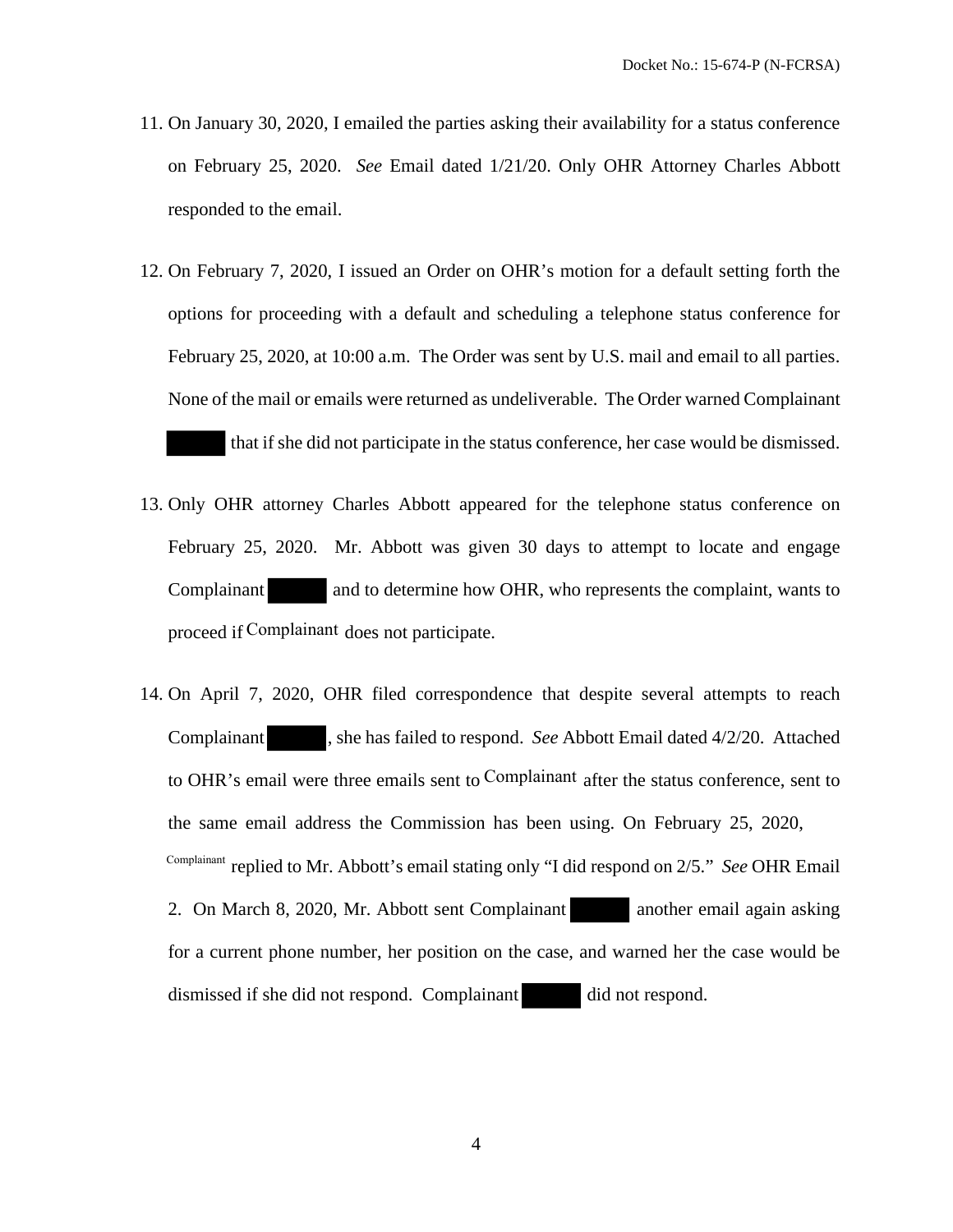#### **II. Discussion and Recommendation**

The FCRSA, popularly known as "Ban the Box," prohibits District employers with eleven (11) or more employees from inquiring about a job applicant's arrest record, charges, or convictions prior to a conditional offer of employment, subject to certain exceptions. D.C. Code § 32-1342(a)-(c) (2014). Filing a complaint with the D.C. Office of Human Rights is the "exclusive remedy" for violations of the FCRSA suffered by the complainant. D.C. Code § 32- 1343. Complainant filed her complaint on September 28, 2017. Pursuant to the Office of Human Rights' procedural rules, the case was certified to the Commission on Human Rights for a public hearing in November 2017.

The Commission's procedural rules provide that "The Hearing Tribunal may order the dismissal of any certified complaint at any time after receipt by the Commission, upon the motion of a party, upon the recommendation of the hearing examiner or the designee of the Chairperson, or *sua sponte*." 4 DCMR § 426.1. The Commission rules further provide that a Hearing Tribunal may dismiss the complaint without a hearing upon the hearing examiner's recommendation, when the Office or complainant fail to appear in person or through a representative, following "(a) Duly served notice to the Office and the complainant of the conference or hearing; or (b) Failure to locate the complainant after reasonable, recorded efforts to do so." 4 DCMR § 426.3.

In this case, Complainant was duly served with notices for status conferences scheduled for November 16, 2018, and February 25, 2020. It is well established that in order to satisfy due process, "notice must be accomplished by a method reasonably calculated to afford the party an opportunity to be heard." *Kidd Int'l Home Care, Inc. v. Prince*, 917 A.2d 1083, 1086 (D.C. 2007) *citing Carroll v. District of Columbia Dep't of Employment Servs.,* 487 A.2d 622, 623 (D.C.1985) (per curiam). Notice is "constitutionally sufficient if it was reasonably calculated to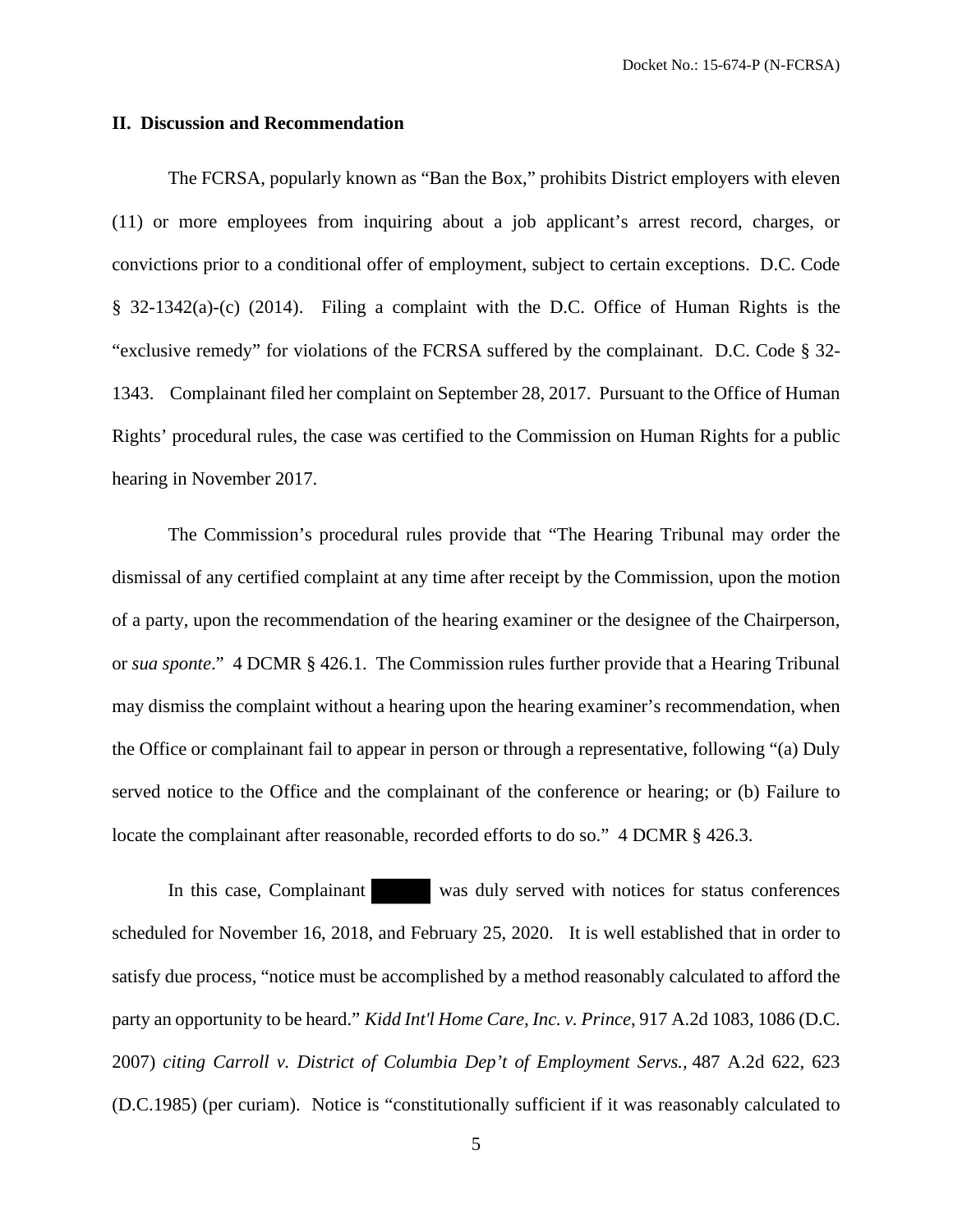reach the intended recipient when sent." *Jones v. Flowers,* 547 U.S. 220 (2006). There exists a presumption that a letter properly addressed, stamped, and mailed, and not returned to the sender, has been delivered to the addressee. *Toomey v. District of Columbia,* 315 A.2d 565, 567 (D.C. 1974). In this case, both scheduling orders were sent to Complainant by email and postal service. Neither mailings nor emails sent to Complainant last known addresses were returned as undeliverable. Complainant responded only to Mr. Abbott's February 25, 2020, email, which confirms that all emails have been sent to the correct email address. As such, it appears that Complainant has abandoned her claim.

Although the Office of Human Rights *could* pursue the complaint in the Complainant's absence, the Office does not bear the burden of proof in this case. The D.C. Administrative Procedures Act provides that "In contested cases . . . the proponent of a rule or order shall have the burden of proof." D.C. Official Code § 2-509(b). Accordingly, it is my recommendation that the Commission dismiss this case. The Commission's procedural rules are silent as to whether such a dismissal is with or without prejudice. Therefore, D.C. Superior Court's Civil Rule 41 provides guidance: "An order dismissing a claim for failure to prosecute must specify that the dismissal is without prejudice, unless the court determines that the delay in prosecution of the claim has resulted in prejudice to an opposing party." D.C. Super. Ct. R. Civ. P. 41. The District of Columbia Court of Appeals has held that the trial court's discretion to dismiss a case with prejudice under Rule 41(b), must be exercised carefully and

> . . . at least as a general proposition, dismissal with prejudice is an appropriate sanction only upon clear evidence of deliberate delay or upon a showing of contumacious conduct by the plaintiff. When the conduct calling for sanctions consists of delay, other relevant factors include the length of the delay and the resulting prejudice, if any, to the defendant.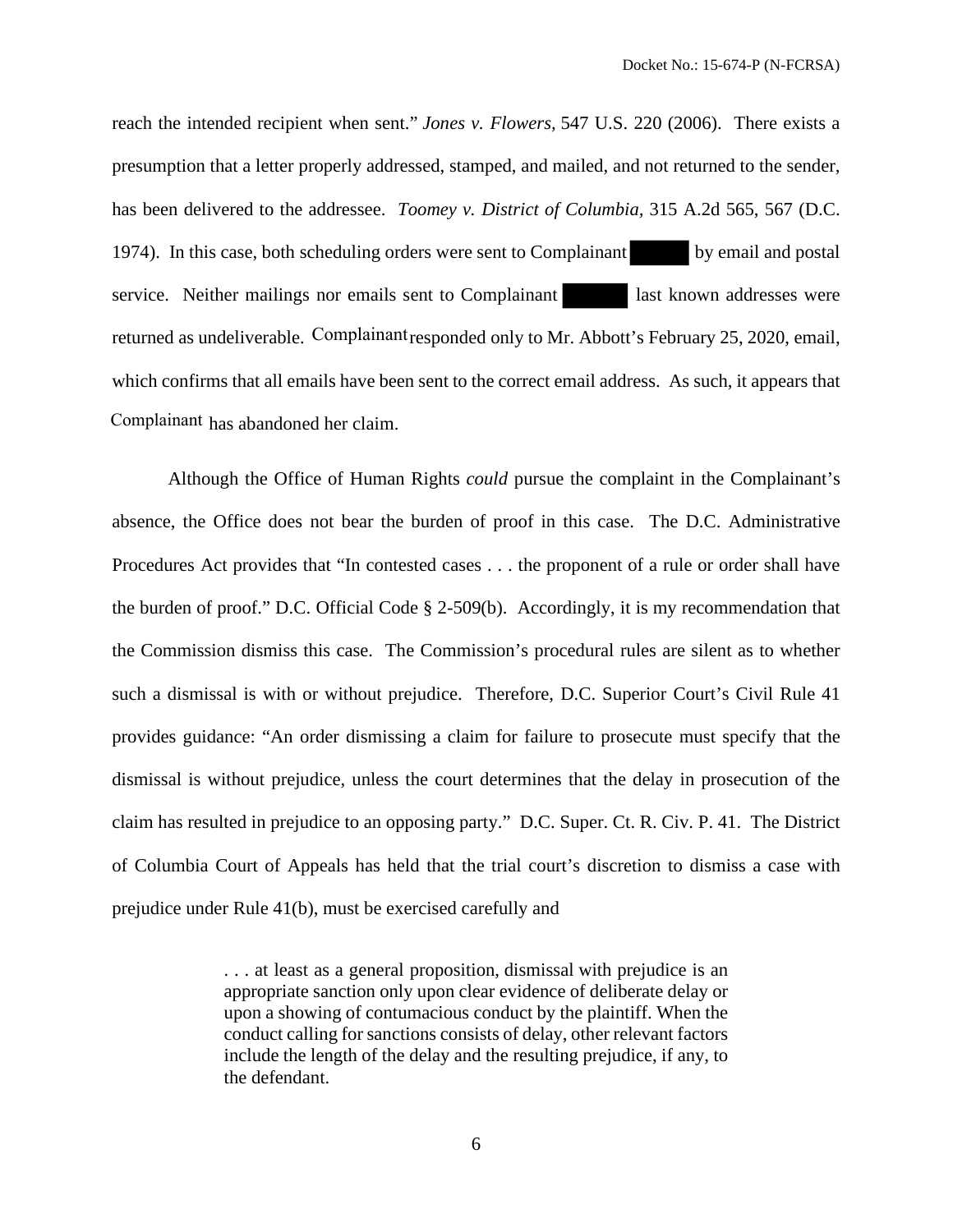*Lofton v. Kator & Scott*, 802 A.2d 955, 958 (D.C. 2002) *citing Wolfe v. Fine,* 618 A.2d 169, 173 (1972).

The Court of Appeals has further held "We are mindful that cases which linger for no good reason impose a burden upon court staff and judges and adversely impact resolution of other cases on the calendar." *Lofton v. Kator & Scott,* 802 A.2d at 958 *citing Dobbs v. Providence Hosp.,* 736 A.2d 216, 221 (D.C.1999) ("[A]t issue is not solely prejudice to the immediate parties but also to other participants in the court system as a whole.... [E]ven where little or no prejudice results to a particular defendant, dismissal may in appropriate circumstances be justified." (internal citations and quotation marks omitted)).

This case has been dormant at the Commission for more than two years with no communication from Complainant despite efforts of the Commission and OHR to engage her. At the same time, given Respondent's lack of participation in the process and the dissolution of the corporate entity, there is no prejudice to Respondent in dismissing the case without prejudice, but, as discussed in the February 7, 2020, Order, it would most likely be an exercise in futility to permit Respondent to refile her complaint at a future date.<sup>2</sup> Accordingly, I recommend the Commission dismiss this case with prejudice.

Suba & Pierson

June 25, 2020

Erika L. Pierson Chief Administrative Law Judge

 $2$  The February 7, 2020, Order discussed that the only remedy available under the FCRSA is the payment of a civil fine, half of which is paid to Complainant and half to D.C. Government. D.C. Code § 32-1344. The amount of that fine depends on the number of employees, information which is likely not available. As a limited liability corporation, Kismat 5 Group's governors or members have no personal liability for claims made against the LLC. D.C. Code § 29-304.22. Any order entered against the revoked LLC is not likely to result in any recovery as it is no longer doing business. An Order would also have not future preclusive affect.